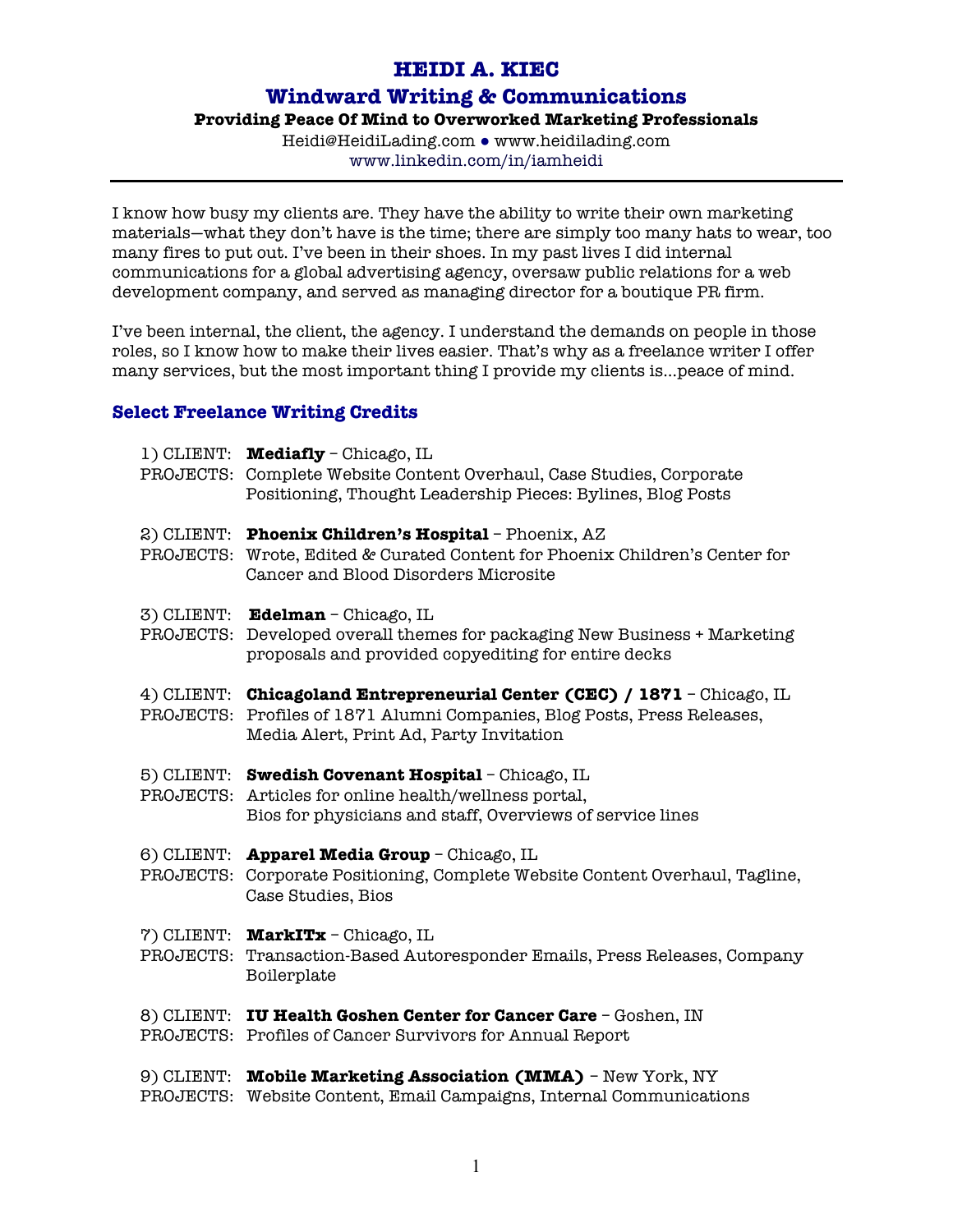## **HEIDI A. KIEC**

## **Windward Writing & Communications**

### **Providing Peace Of Mind to Overworked Marketing Professionals**

Heidi@HeidiLading.com ● www.heidilading.com www.linkedin.com/in/iamheidi

## **Partial Client List**

#### **ADVERTISING/MARKETING/ PUBLIC RELATIONS/MEDIA**

Apparel Media Group Brand Learning Dotomi Edelman Giant Step Leapfrog Online Leo Burnett NSA Media Ogilvy Q Interactive Viewpoints

#### **ASSOCIATIONS**

McDonald's Owner Operators of Chicagoland & Northwest Indiana (MOCNI) Mobile Marketing Association (MMA) Young Presidents Organization (YPO)

#### **DESIGN/HOME IMPROVEMENT**

A Vision Chicago Artane Construction Inspired Interiors PRO Hardware Group The Revel Group

#### **EDUCATION**

DePaul University Inner-City Teaching Corps (ICTC) NIIT

## **ENVIRONMENTAL**

United Scrap Metal

#### **HEALTHCARE**

Indiana University Health Goshen Center for Cancer Care Phoenix Children's Hospital Swedish Covenant Hospital

#### **NONPROFIT**

Chicagoland Entrepreneurial Center (CEC) / 1871 Ronald McDonald House Charities of Chicagoland & Northwest Indiana (RMHC-CNI)

#### **PET CARE**

Cruisin' Canines

## **TECHNOLOGY**

AirStash MarkITx Mediafly